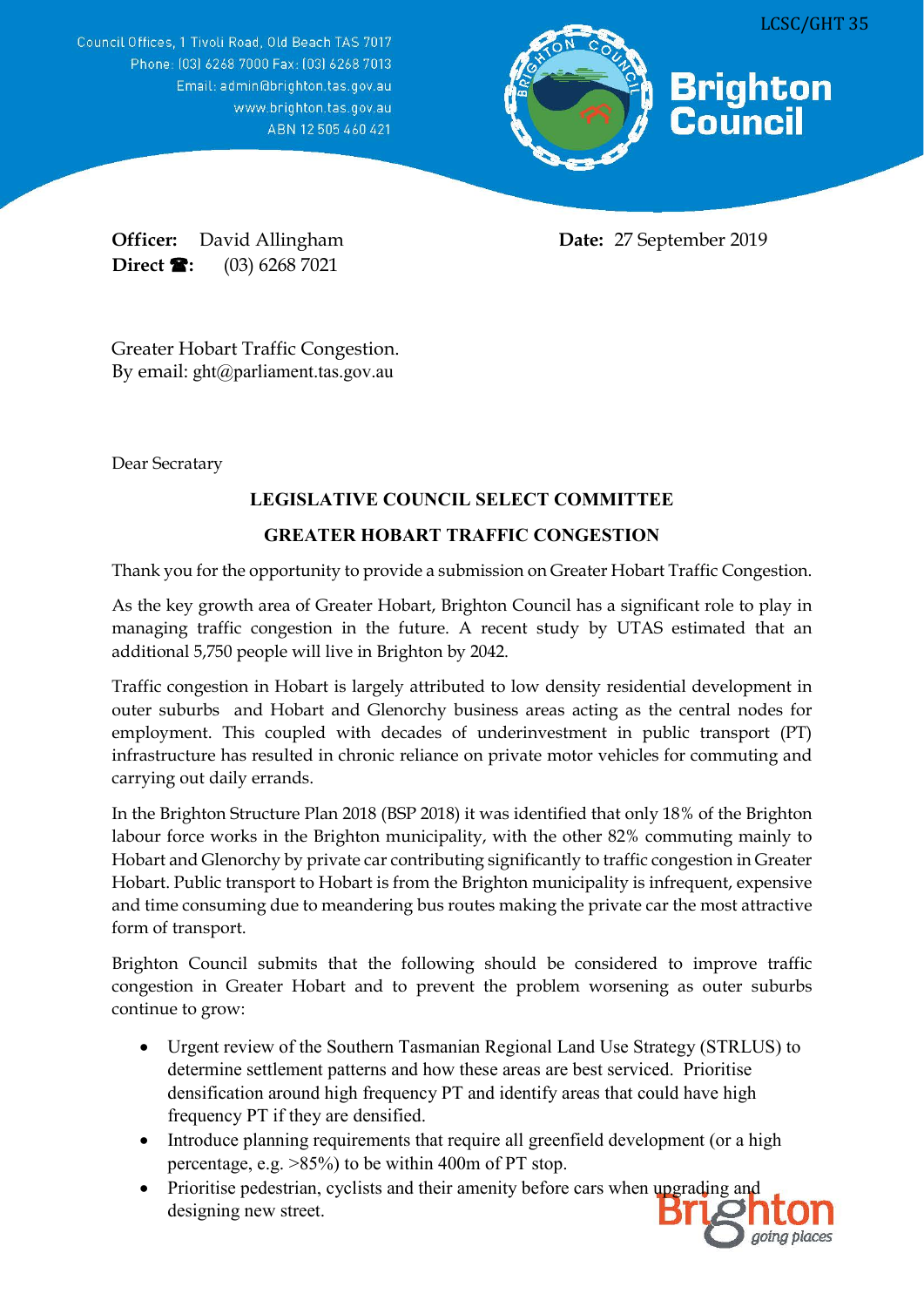Council Offices, 1 Tivoli Road, Old Beach TAS 7017 Phone: [03] 6268 7000 Fax: [03] 6268 7013 Email: admin@brighton.tas.gov.au www.brighton.tas.gov.au ABN 12505460421



- Provide viable transport choices other than the private car. This can be done by improving public transport but also providing disincentives for private car use.
- Utilise the rail corridor for light rail out to Brighton.
	- o The BSP 2018 identifies potential stations at Old Main Road, Bridgewater, the Brighton Industrial Hib and Station St, Brighton and provides concept sketch for how a high density, mixed-use node could look if the rail corridor is utilised. This would provide significant economic stimulation and revitalisation to the area.
	- o Light rail will also improve access to people with disadvantage which is prevalent in the northern suburbs, particularly Bridgewater. Government has placed a significant amount of people in social housing with poor access to services and must invest in improving access.
	- o The rail corridor will also stimulate investment if it is utilised particularly around stations. The entire corridor should be Master Planned to encourage mixed use areas with high residential densities.
- Design a continuous bicycle network and action plan with milestones for implementation.
- Trial a ferry service in peak hours to Bridgewater.
- Review the entire Metro bus network and ensure that the entire network can be provided on a single map that is easy to read.
- Consider having high frequency buses along main arterials that provide direct routes to key centres (e.g. Bridgewater, Glenorchy, Moonah, Hobart, Rosny, Kingston etc.) and smaller "neighbourhood" buses that meander through suburbs.
- Create apps for buses that provide real-time information (similar to Uber).
- Hobart's main congestion problem is in peak hour. Consider the following initiatives:
	- o Free (or \$1 fares) buses between 7.30-9.30 and 15:00 and 18:00.
	- o Create a peak hour charge of \$10 or more if you enter or leave a car park in the CBD between 7.30 and 9.30 and 16:30 and 18:00.
- Ensure any new Bridgewater Bridge doesn't impact the rail corridor and provides for pedestrians.
- Retrofit Tasman Bridge and Bowen Bridge for improved pedestrian and cycle access.

If you have any queries relating to any of the above, please do not hesitate to contact David Allingham on 0404 996 614 or david.allingham@brighton.tas.gov.au.

Yours faithfully

David Allingham **Senior Planner & Strategic Projects**